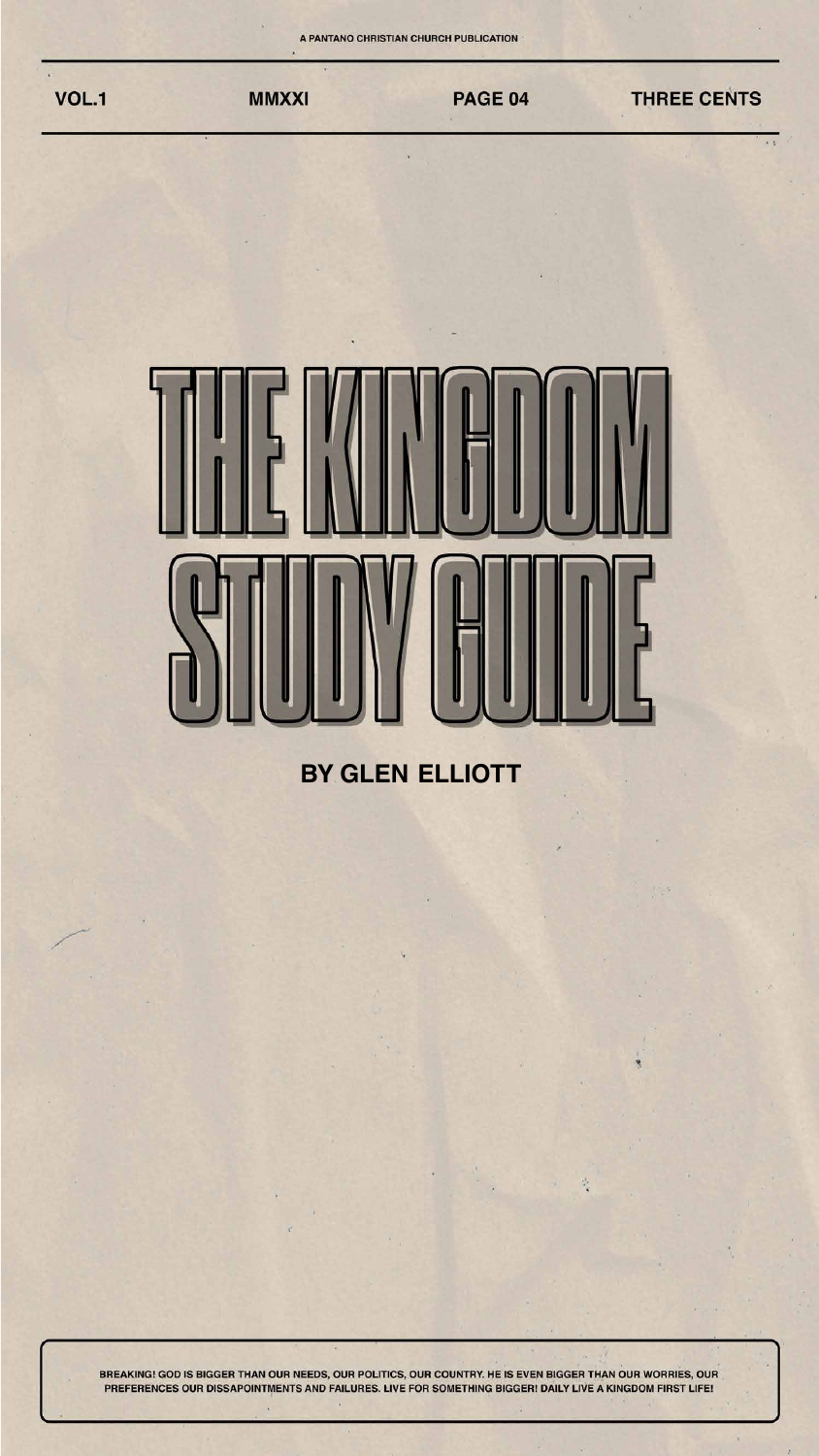

**THE KINGDOM STUDY GUIDE** 

**The Kingdom of God is the core message Jesus taught.** We are to "seek first the kingdom" above all else (Matthew 6:33). The word "kingdom" is used 147 times in the New Testament. The kingdom is to shape and dominate our lives and it is the key theme throughout the gospel.

My simple definition of the kingdom is this - the influence of God. As you read, use that definition to help you reflect. For example Matthew 5:3

says: *Blessed are the poor in spirit, for theirs is the kingdom of heaven*. Here's my paraphrase of how I understand it in terms of what it means to be in the kingdom: *Blessed are those who know they are spiritually bankrupt, for then they can*  experience and allow God's influence to change *their lives.*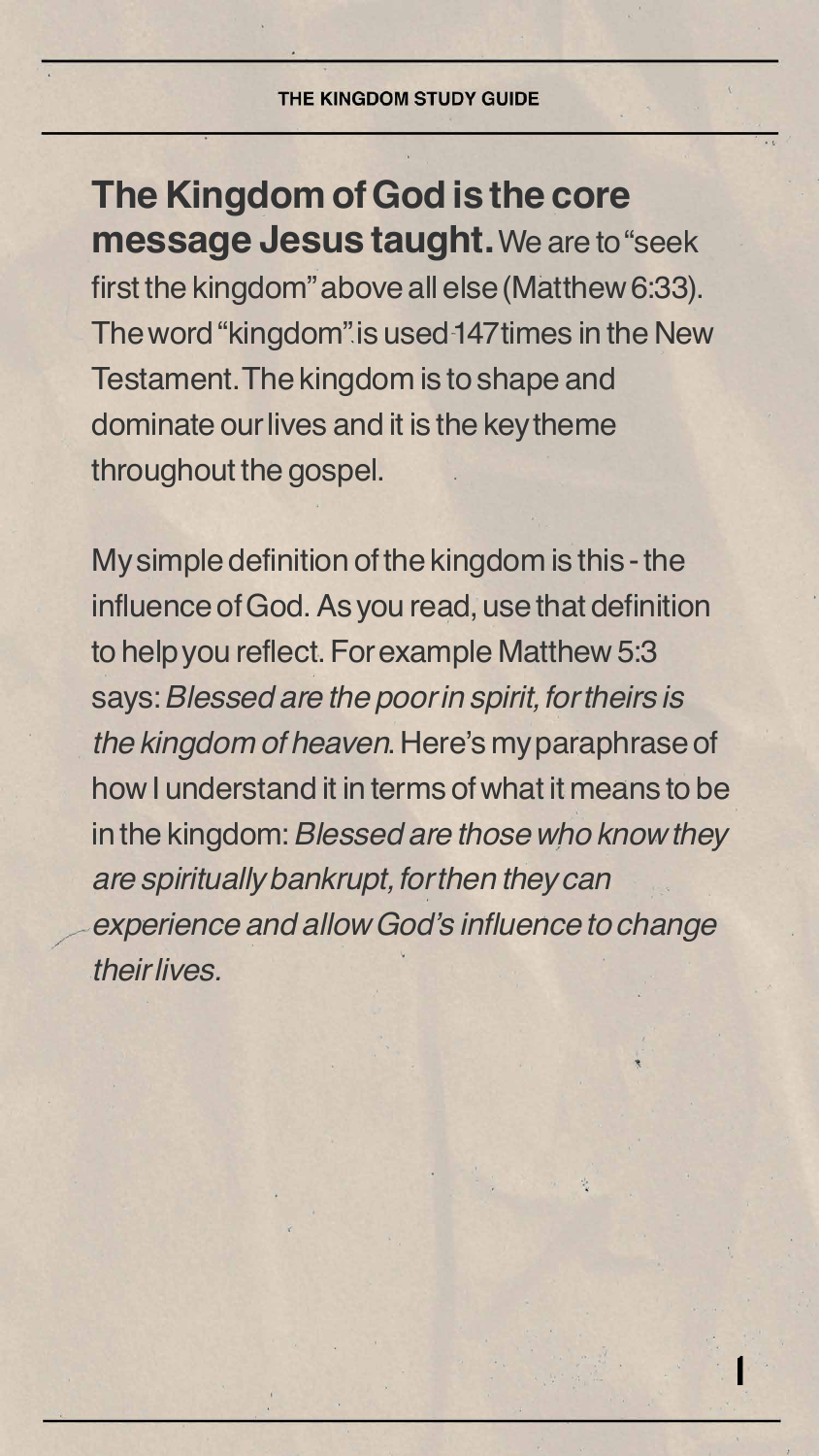

I encourage you to read through the main passages in the New Testament below about the kingdom of God to get a sense of how huge and central this is to Jesus and how it is to shape our lives. You don't have to look up each reference as the main scripture text is copied below, however, you might want to pause on occasion to look at the text to see its broader context.

When a reference was repeated in two or more of the Gospels, I attempted to eliminate the duplicates. The [brackets] indicate a comment, explanation or clarification I added. The list below came from a search that included: "Kingdom," "Kingdom of God" and "Kingdom of Heaven"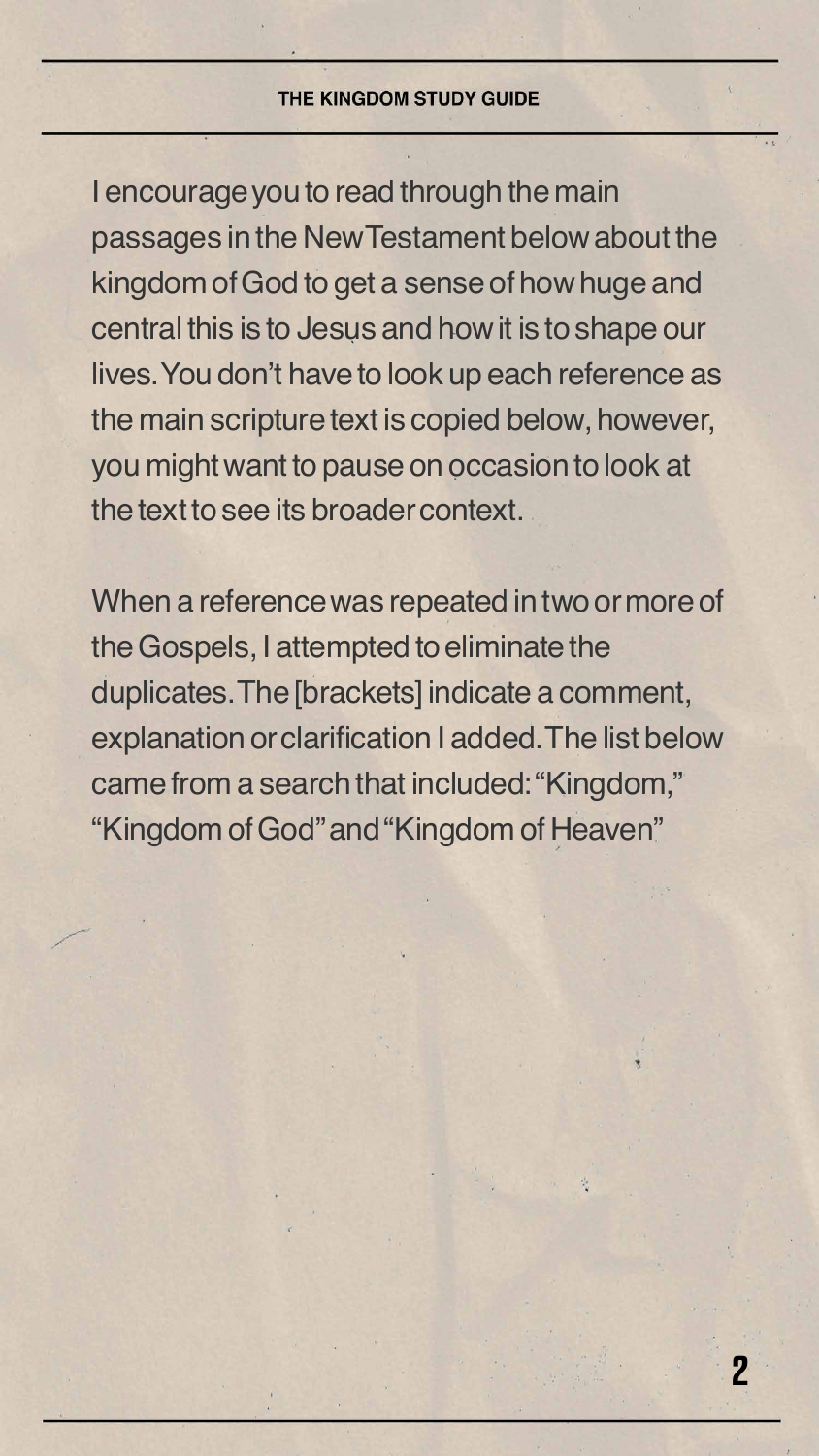THE KINGDOM STUDY GUIDE



# **A. KINGDOM, KINGDOM OF HEAVEN AND THE KING GOOD FROM THE GOD**

#### **MATTHEW - Kingdom of Heaven (Matthew only)**

**Mt 3:2** Repent, for the kingdom of heaven is near. **Mt 4:17** From that time on Jesus began to preach, "Repent, for the kingdom of heaven is near." **Mt 5:3** Blessed are the poor in spirit, for theirs

is the kingdom of heaven.

**Mt 5:10** Blessed are those who are persecuted because of righteousness, for theirs is the kingdom of heaven.

**Mt 5:19** Anyone who breaks one of the least of these commandments and teaches others to do the same will be called least in the kingdom of heaven, but whoever practices and teaches these commands will be called great in the kingdom of heaven.

**Mt 5:20** For I tell you that unless your righteousness surpasses that of the Pharisees and the teachers of the law, you will certainly not enter the kingdom of heaven.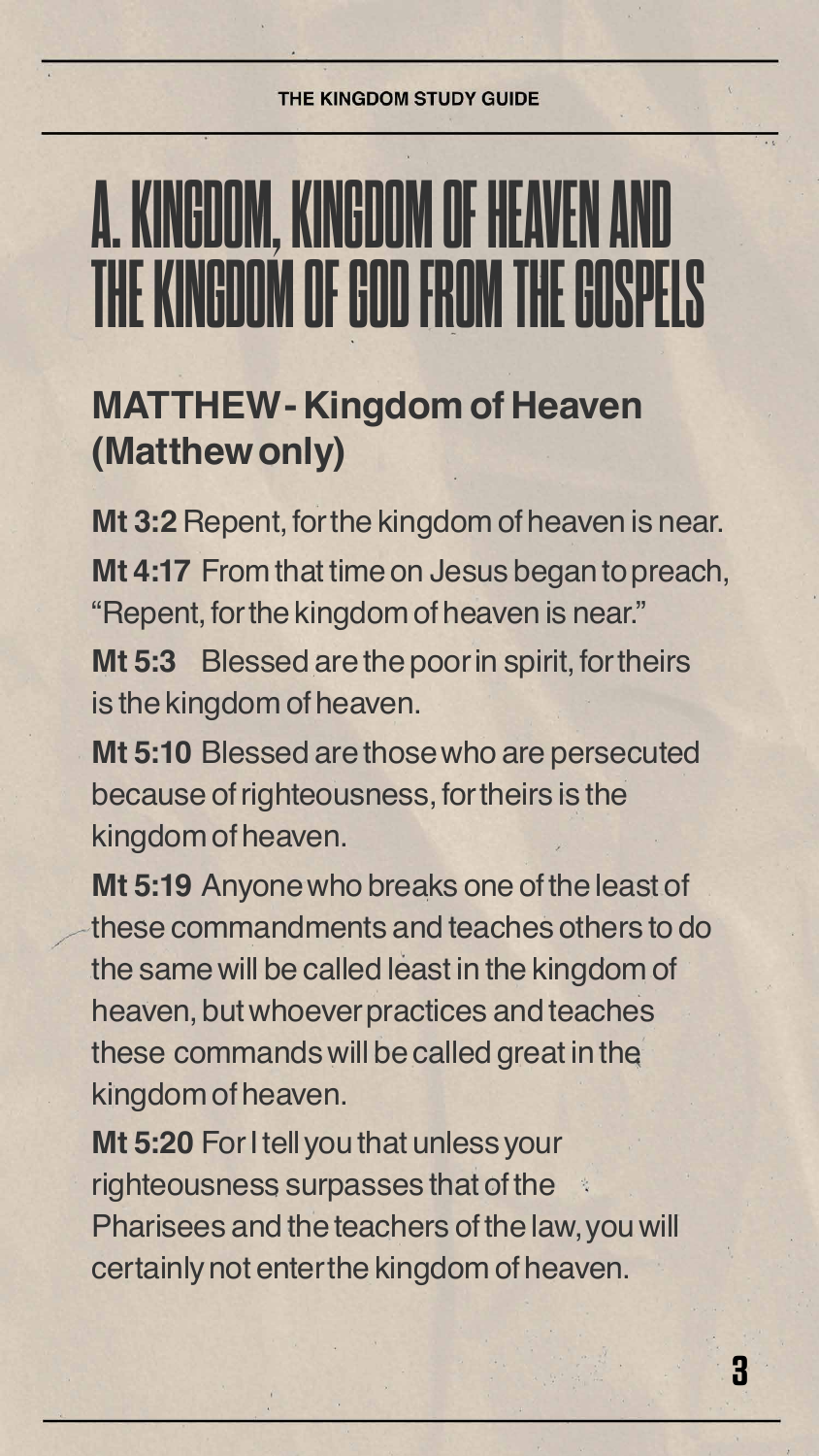

**Mt 7:21** "Not everyone who says to me, 'Lord, Lord,' will enter the kingdom of heaven, but only he who does the will of my Father who is in heaven.

**Mt 8:11** I say to you that many will come from the east and the west, and will take their places at the feast with Abraham, Isaac and Jacob in the kingdom of heaven.

**Mt 10:7** As you go, preach this message: 'The kingdom of heaven is near.'

**Mt 11:11** I tell you the truth: Among those born of women there has not risen anyone greater than John the Baptist; yet he who is least in the kingdom of heaven is greater than he.

**Mt 11:12** From the days of John the Baptist until now, the kingdom of heaven has been forcefully advancing, and forceful men lay hold of it. [see Lk. 16:16]

**Mt 13:11** He replied, "The knowledge of the secrets of the kingdom of heaven has been given to you, but not to them.

**Mt 13:24** Jesus told them another parable: "The kingdom of heaven is like a man who sowed good seed in his field. [Parable of the Weeds]

**Mt 13:31** He told them another parable: "The kingdom of heaven is like a mustard seed, which a man took and planted in his field.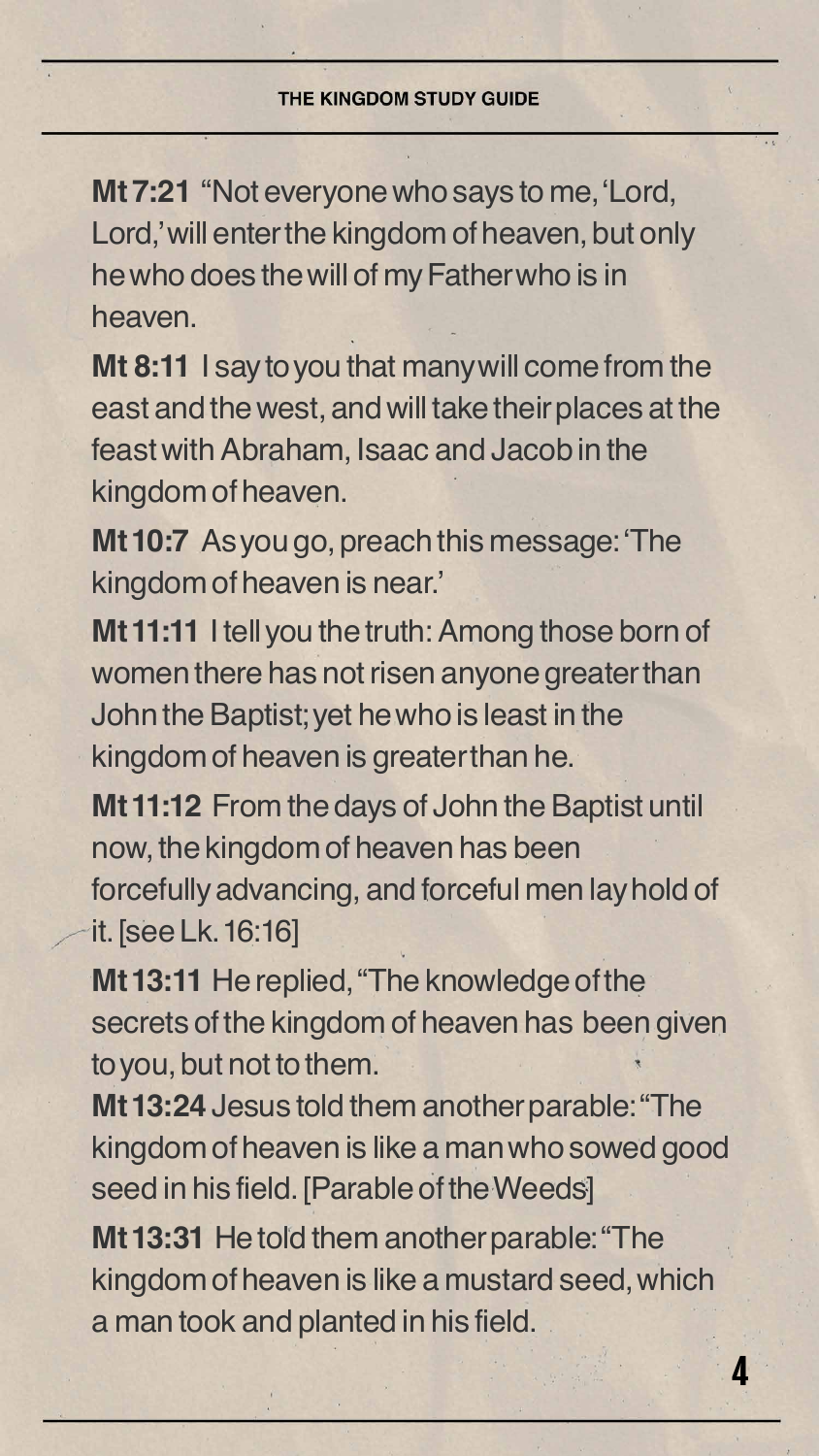

**Mt 13:33** He told them still another parable: "The kingdom of heaven is like yeast that a woman took and mixed into a large amount of flour until it worked all through the dough."

**Mt 13:44** The kingdom of heaven is like treasure hidden in a field. When a man found it, he hid it again, and then in his joy went and sold all he had and bought that field.

Mt 13:52 He said to them, "Therefore every teacher of the law who has been instructed about the kingdom of heaven is like the owner of a house who brings out of his storeroom new treasures as well as old."

**Mt 13:45** Again, the kingdom of heaven is like a merchant looking for fine pearls.

**Mt 13:47** Once again, the kingdom of heaven is like a net that was let down into the lake and caught all kinds of fish.

**Mt 16:19** I will give you the keys of the kingdom of heaven; whatever you bind on earth will be bound in heaven, and whatever you loose on earth will be loosed in heaven."

**Mt 18:1** At that time the disciples came to Jesus and asked, "Who is the greatest in the kingdom of heaven?"

**Mt 18:3** And he said: "I tell you the truth, unless you change and become like little children, you will never enter the kingdom of heaven.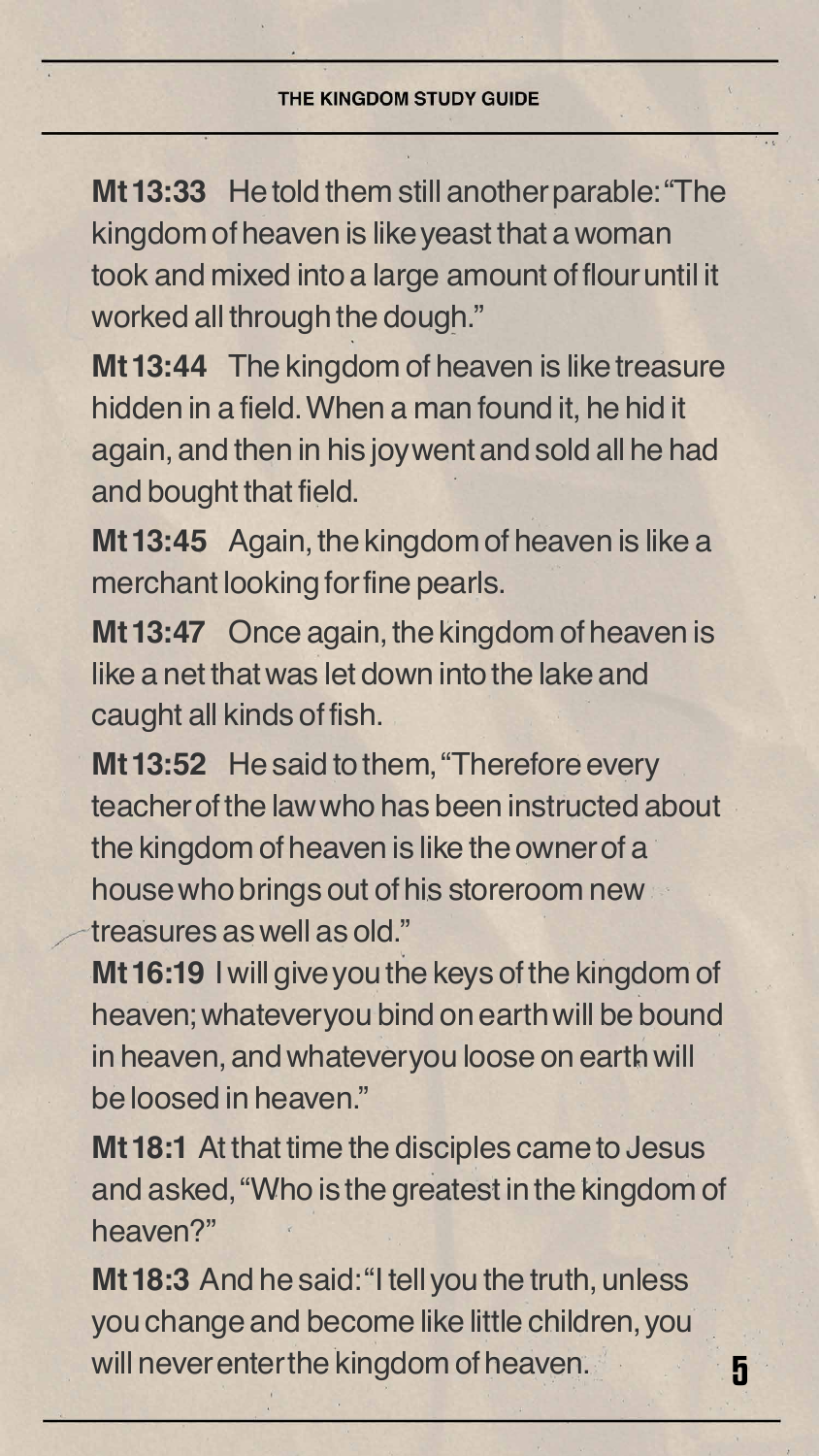

**Mt 18:4** Therefore, whoever humbles himself like this child is the greatest in the kingdom of heaven. **Mt 18:23** Therefore, the kingdom of heaven is like a king who wanted to settle accounts with his servants. [Parable of the Unmerciful Servant] **Mt 19:12** For some are eunuchs because they were born that way; others were made that way by men; and others have renounced marriage because of the kingdom of heaven. The one who can accept this should accept it." **Mt 19:14** Jesus said, "Let the little children come

to me, and do not hinder them, for the kingdom of heaven belongs to such as these."

**Mt 19:23** Then Jesus said to his disciples, "I tell you the truth, it is hard for a rich man to enter the kingdom of heaven.

**Mt 20:1** For the kingdom of heaven is like a landowner who went out early in the morning to hire men to work in his vineyard. [Parable of Workers in the Vineyard]

**Mt 22:2** The kingdom of heaven is like a king who prepared a wedding banquet for his son. [Parable of the Wedding Banquet]

**Mt 23:13** Woe to you, teachers of the law and Pharisees, you hypocrites! You shut the kingdom of heaven in men's faces. You yourselves do not enter, nor will you let those enter who are trying to.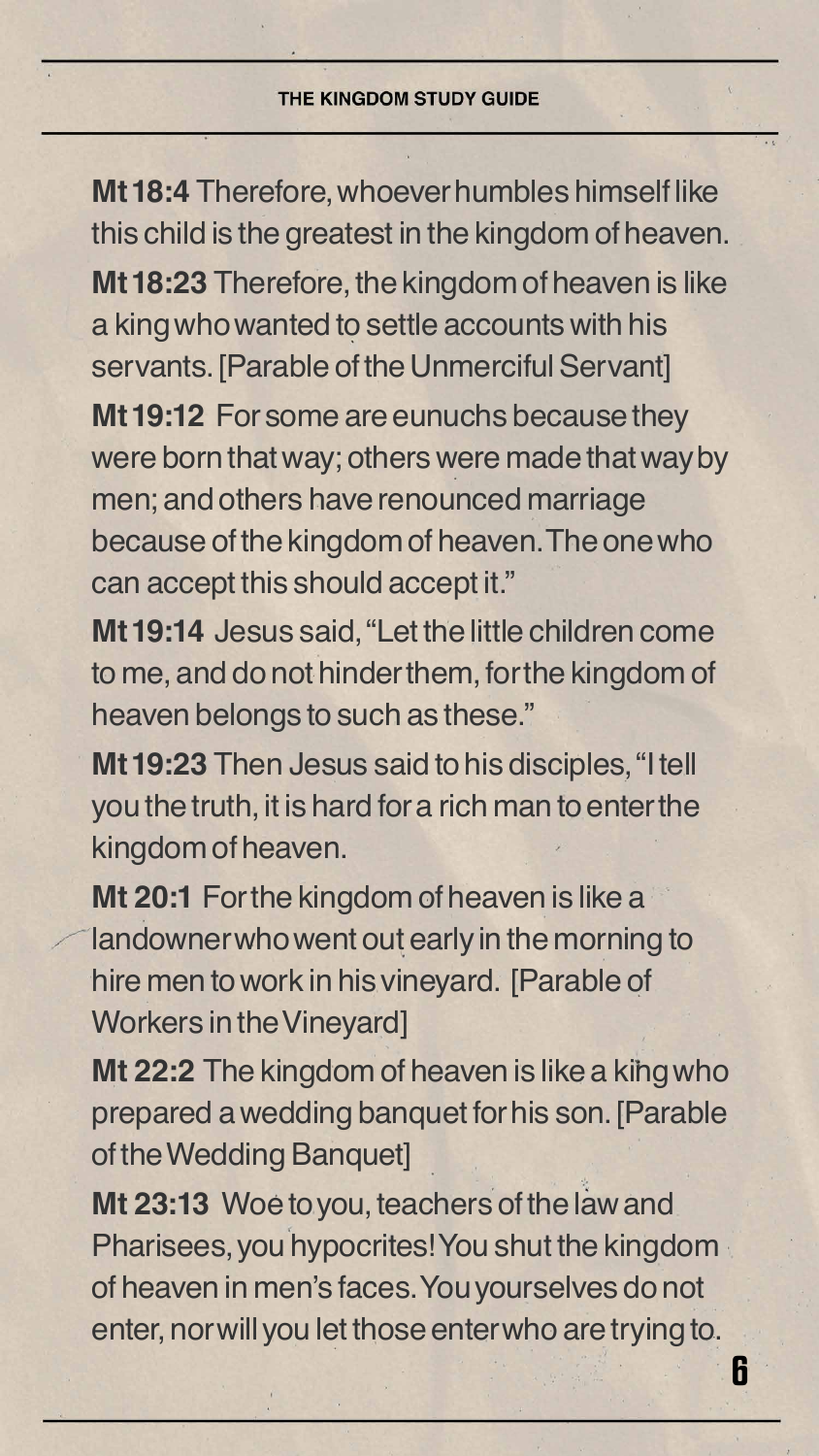

**Mt 25:1** At that time the kingdom of heaven will be like ten virgins who took their lamps and went out to meet the bridegroom. [Parable of 10 Virgins]

#### **MATTHEW - Kingdom of God**

**Mt 12:28** But if I drive out demons by the Spirit of God, then the kingdom of God has come upon you. **Mt 19:24** Again I tell you, it is easier for a camel to go through the eye of a needle than for a rich man to enter the kingdom of God."

wanted?""The first,"they answered. Jesus said to them, "I tell you the truth, the tax collectors and the prostitutes are entering the kingdom of God ahead of you. **Mt 21:43** Therefore I tell you that the kingdom of

**Mt 21:31** Which of the two did what his father

God will be taken away from you and given to a people who will produce its fruit.

#### **MARK - Kingdom of God**

**Mk 1:15** The time has come, "he said. "The kingdom of God is near. Repent and believe the good news!"

**Mk 4:26** He also said, "This is what the kingdom of God is like. A man scatters seed on the ground. [Parable of the Growing Seed (it "grows by itself")]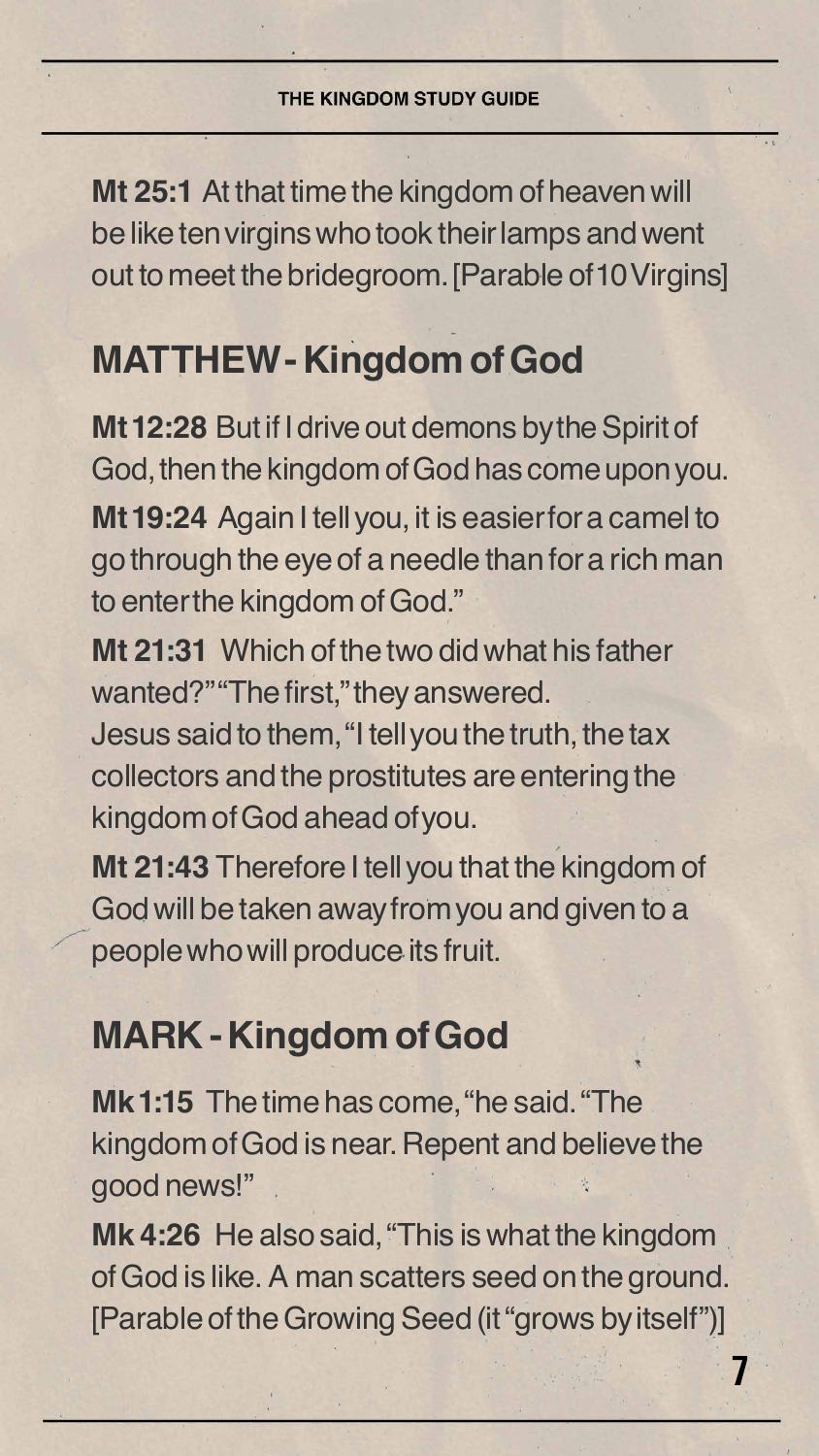

**Mk 9:1** And he said to them, "I tell you the truth, some who are standing here will not taste death before they see the kingdom of God come with power."

**Mk 9:47** And if your eye causes you to sin, pluck it out. It is better for you to enter the kingdom of God with one eye than to have two eyes and be thrown into hell,

**Mk 12:34** When Jesus saw that he [a teacher of the law] had answered wisely, he said to him, "You are not far from the kingdom of God." And from then on no one dared ask him any more

questions. [The teacher agreed with Jesus' Great Commandment]

**Mk 14:25** I tell you the truth, I will not drink again of the fruit of the vine until that day when I drink it anew in the kingdom of God.

**Mk 15:43** Joseph of Arimathea, a prominent member of the Council, who was himself waiting for the kingdom of God, went boldly to Pilate and asked for Jesus' body.

#### **LUKE - Kingdom of God**

**Lk 4:43** But he said, "I must preach the good news of the kingdom of God to the other towns also, because that is why I was sent."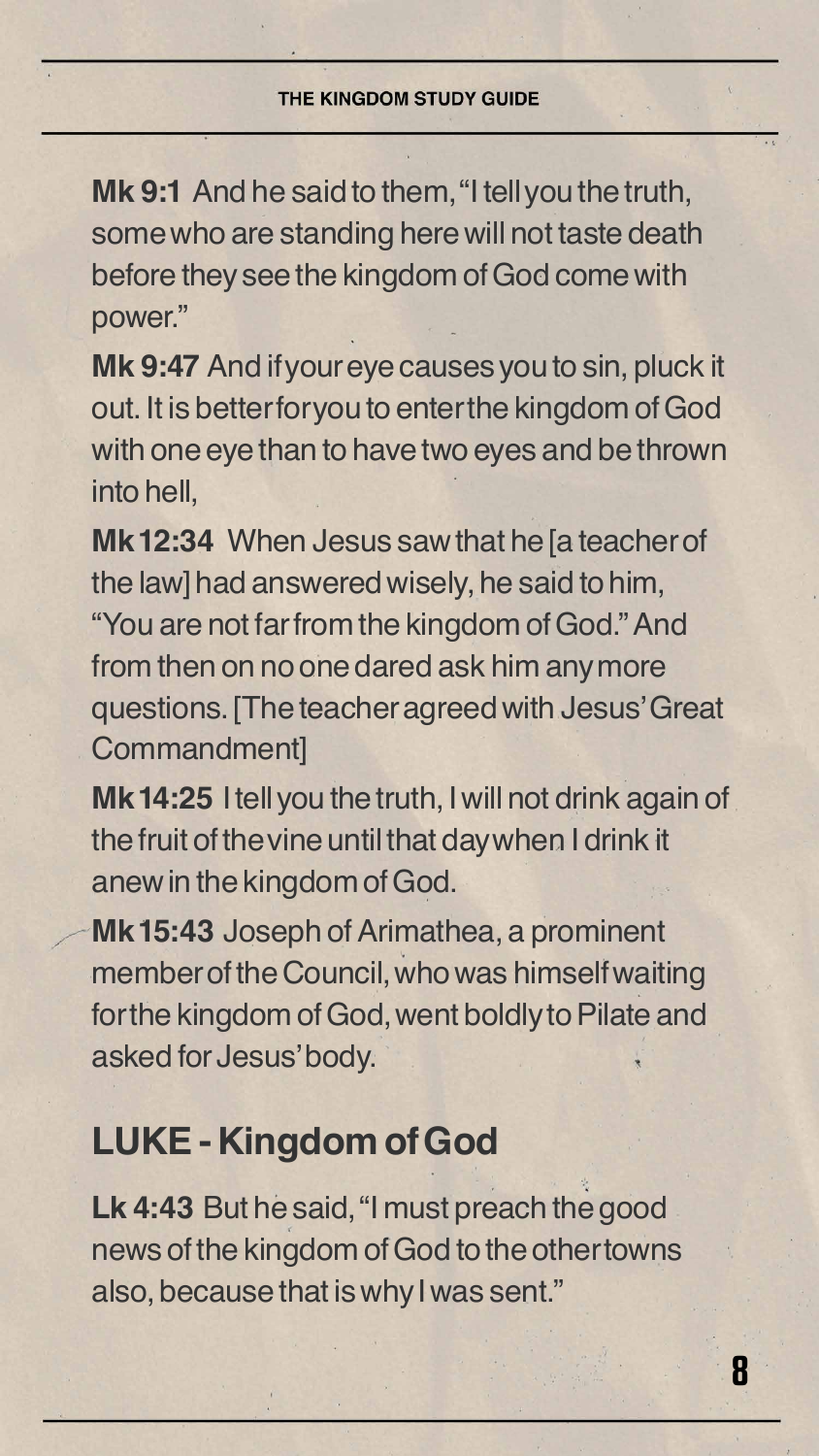

**Lk 8:1** After this, Jesus traveled about from one town and village to another, proclaiming the good news of the kingdom of God.

**Lk 9:2** and he sent them out to preach the kingdom of God and to heal the sick.

**Lk 9:11** but the crowds learned about it and followed him. He welcomed them and spoke to them about the kingdom of God, and healed those who needed healing.

**Lk 9:60** Jesus said to him, "Let the dead bury their own dead, but you go and proclaim the kingdom of God."

**Lk 9:62** Jesus replied, "No one who puts his hand to the plow and looks back is fit for service in the kingdom of God."

- **Lk 10:9** Heal the sick who are there and tell them, 'The kingdom of God is near you.'
- **Lk 10:11** Even the dust of your town that sticks to our feet we wipe off against you. Yet be sure of this: The kingdom of God is near.
- **Lk 11:20** But if I drive out demons by the finger of God, then the kingdom of God has come to you.

**Lk 13:28** There will be weeping there, and gnashing of teeth, when you see Abraham, Isaac and Jacob and all the prophets in the kingdom of God, but you yourselves thrown out.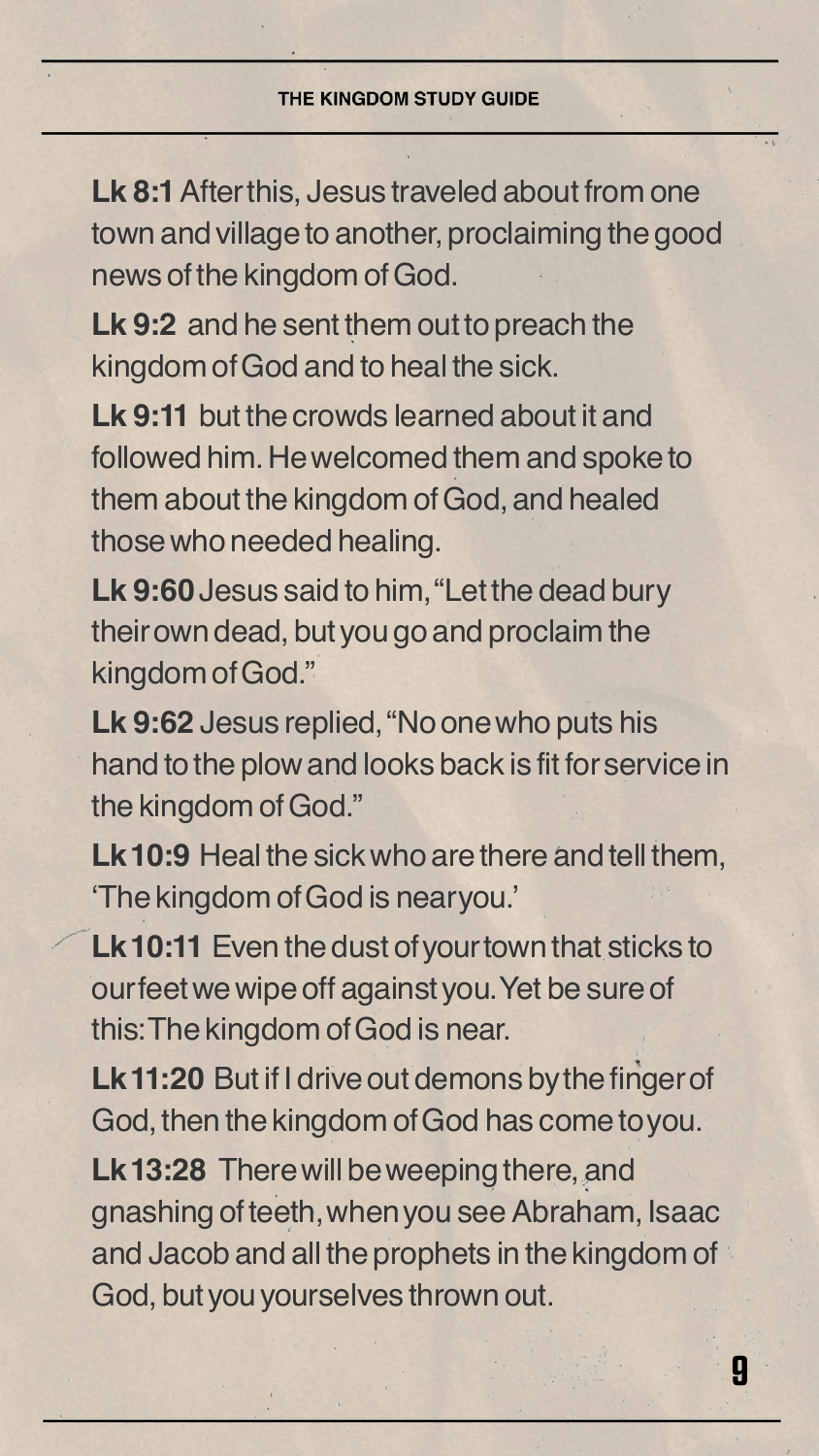Lk 14:15 When one of those at the table [at home of a Pharisee] with him heard this, he said to Jesus, "Blessed is the man who will eat at the feast in the kingdom of God." [Jesus tells Parable of the Great Banquet]

**Lk 16:16** The Law and the Prophets were proclaimed until John. Since that time, the good news of the kingdom of God is being preached, and everyone is forcing his way into it. [see Mt. 11:12]

Lk 17:21 nor will people say, 'Here it is,' or 'There it is,' because the kingdom of God is within you."

Lk 18:29 I tell you the truth," Jesus said to them, "no one who has left home or wife or brothers or parents or children for the sake of the kingdom of God

**Lk 17:20** Once, having been asked by the Pharisees when the kingdom of God would come, Jesus replied, "The kingdom of God does not come with your careful observation,



**Lk 19:11** While they were listening to this, he went on to tell them a parable, because he was near Jerusalem and the people thought that the kingdom of God was going to appear at once. [Parable of Ten Minas]

**Lk 21:31** Even so, when you see these things happening, you know that the kingdom of God is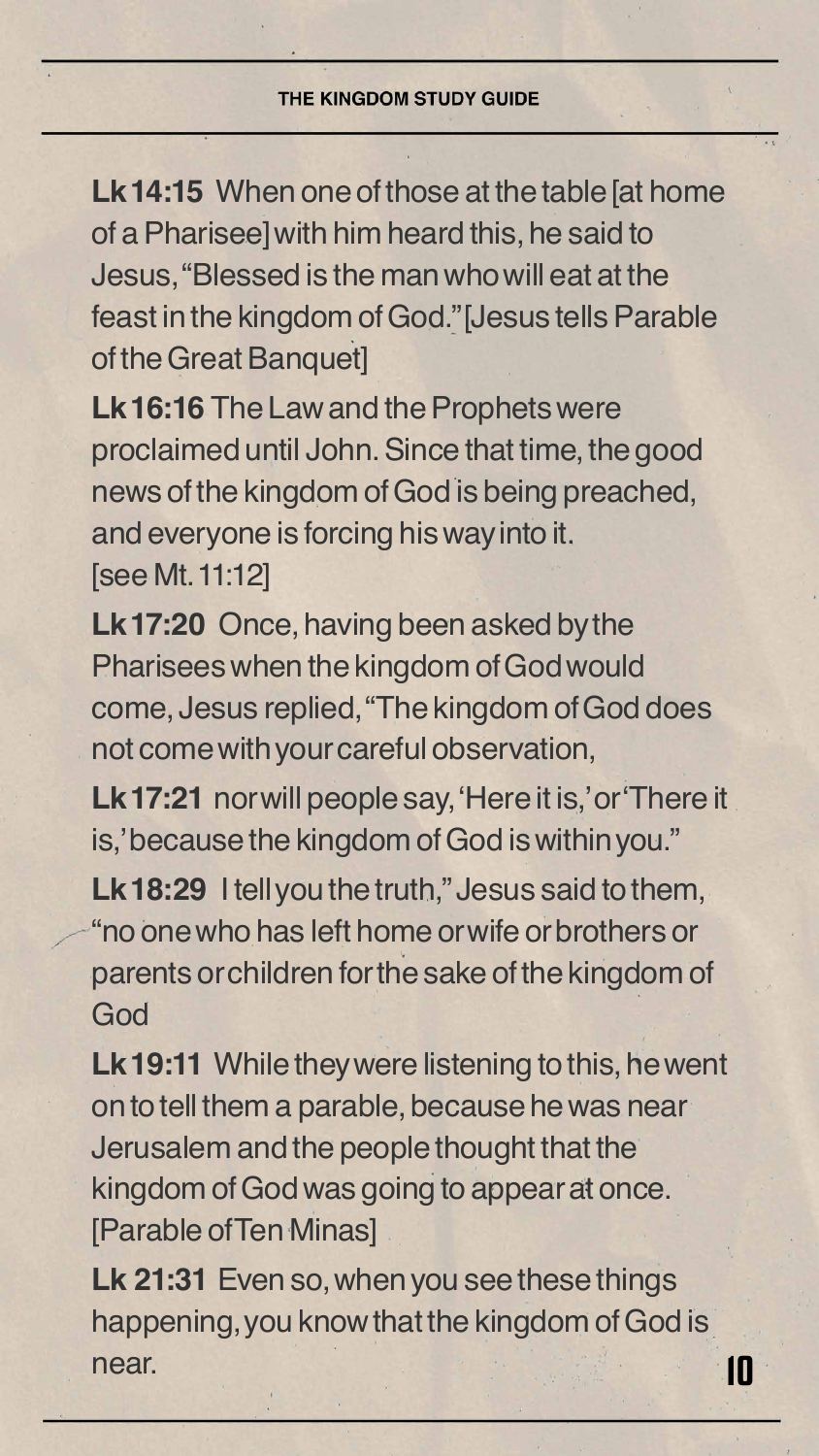

**Lk 22:16** For I tell you, I will not eat it again until it finds fulfillment in the kingdom of God." Lk 22:18 For I tell you I will not drink again of the fruit of the vine until the kingdom of God comes.

### **JOHN - Kingdom of God**

**Jn 3:3** In reply Jesus declared, "I tell you the truth, no one can see the kingdom of God unless he is born again.'"

**Jn 3:5** Jesus answered, "I tell you the truth, no one can enter the kingdom of God unless he is

born of water and the Spirit.

### **GOSPELS - "Kingdom"**

**Mt 6:10** Your kingdom come, your will be done on earth as it is in heaven.

**Mt 6:33** But seek first his kingdom and his righteousness, and all these things will be given to you as well.

**Mt 12:25** Jesus knew their thoughts and said to them, "Every kingdom divided against itself will be ruined, and every city or household divided against itself will not stand.

**Mt 12:26** If Satan drives out Satan, he is divided against himself. How then can his kingdom stand?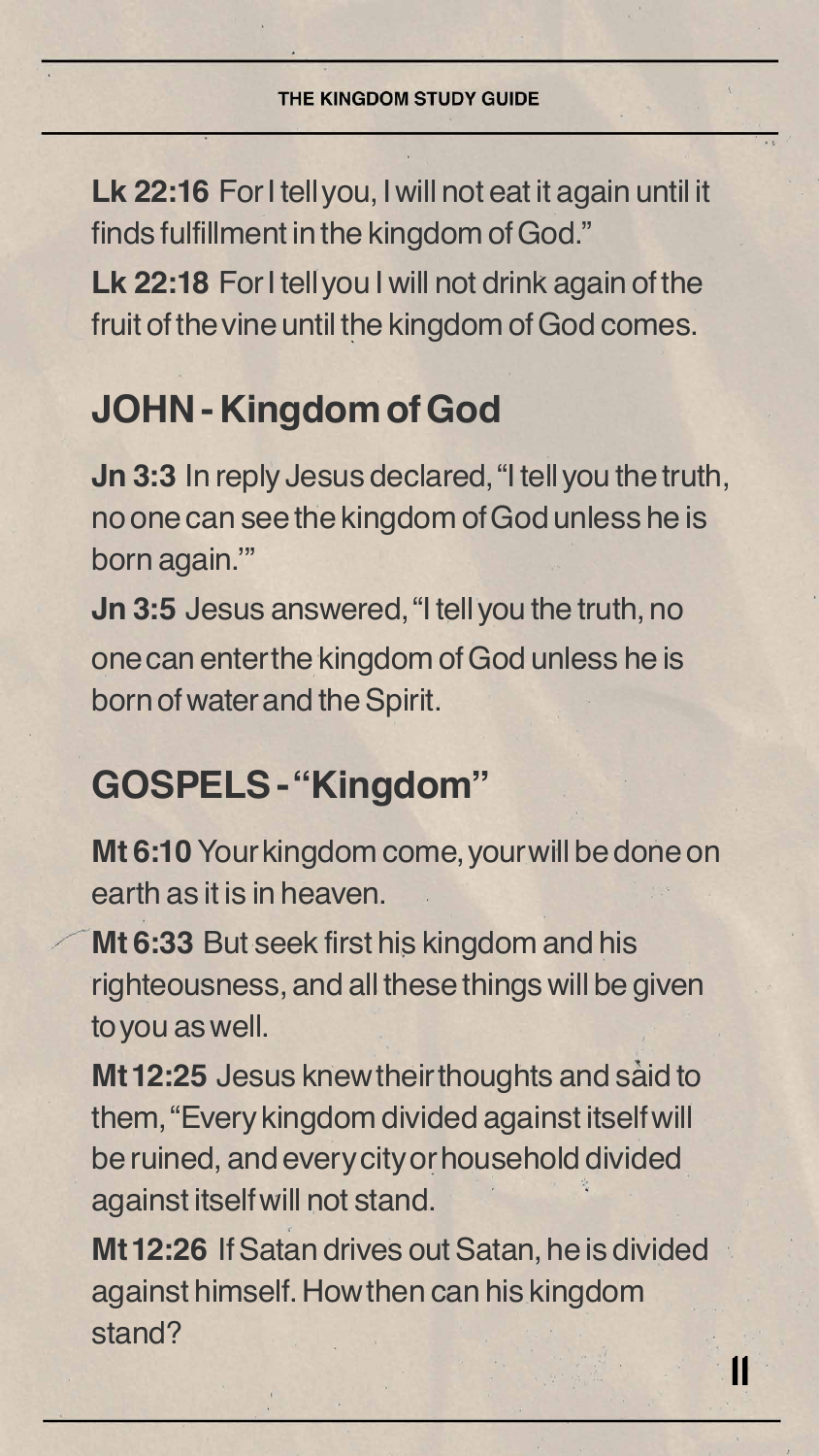

**Mt 13:19** When anyone hears the message about the kingdom and does not understand it, the evil one comes and snatches away what was sown in his heart. This is the seed sown along the path. **Mt 13:38** The field is the world, and the good seed stands for the sons of the kingdom. The weeds are the sons of the evil one,

**Mt 13:41** The Son of Man will send out his angels, and they will weed out of his kingdom everything that causes sin and all who do evil.

Lk 12:32 Do not be afraid, little flock, for your Father has been pleased to give you the kingdom.

Lk 22:29 And I confer on you a kingdom, just as my Father conferred one on me,

**Mt 13:43** Then the righteous will shine like the sun in the kingdom of their Father. He who has ears, let him hear.

**Mt 25:34** Then the King will say to those on his right, 'Come, you who are blessed by my Father; take your inheritance, the kingdom prepared for you since the creation of the world.

**Mk 11:10** Blessed is the coming kingdom of our father David!"

**Lk 22:30** so that you may eat and drink at my table in my kingdom and sit on thrones, judging the twelve tribes of Israel.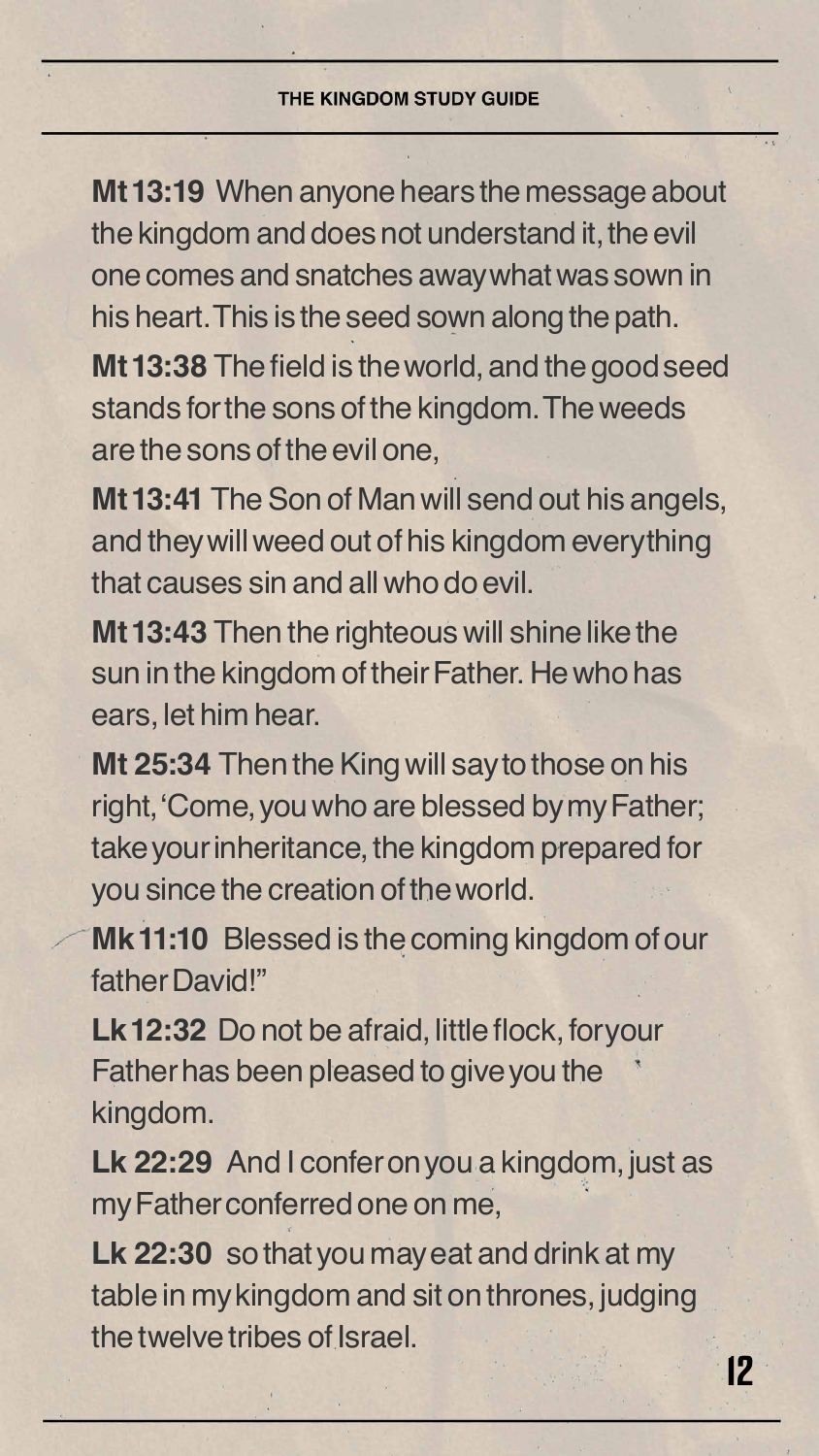

**Lk 23:42** Then he said, "Jesus, remember me when you come into your kingdom.'" **Jn 18:36** Jesus said, "My kingdom is not of this world. If it were, my servants would fight to prevent my arrest by the Jews. But now my kingdom is from another place."

## **B. THE REST OF NEW TESTAMENT**

**Ac 1:3** After his suffering, he showed himself to these men and gave many convincing proofs that he was alive. He appeared to them over a period of forty days and spoke about the kingdom of God.

**Ac 1:6** So when they met together, they asked him, "Lord, are you at this time going to restore the kingdom to Israel?"

**Ac 8:12** But when they believed Philip as he preached the good news of the kingdom of God and the name of Jesus Christ, they were baptized, both men and women.

**Ac 14:22** strengthening the disciples and encouraging them to remain true to the faith. "We must go through many hardships to enter the kingdom of God," they said.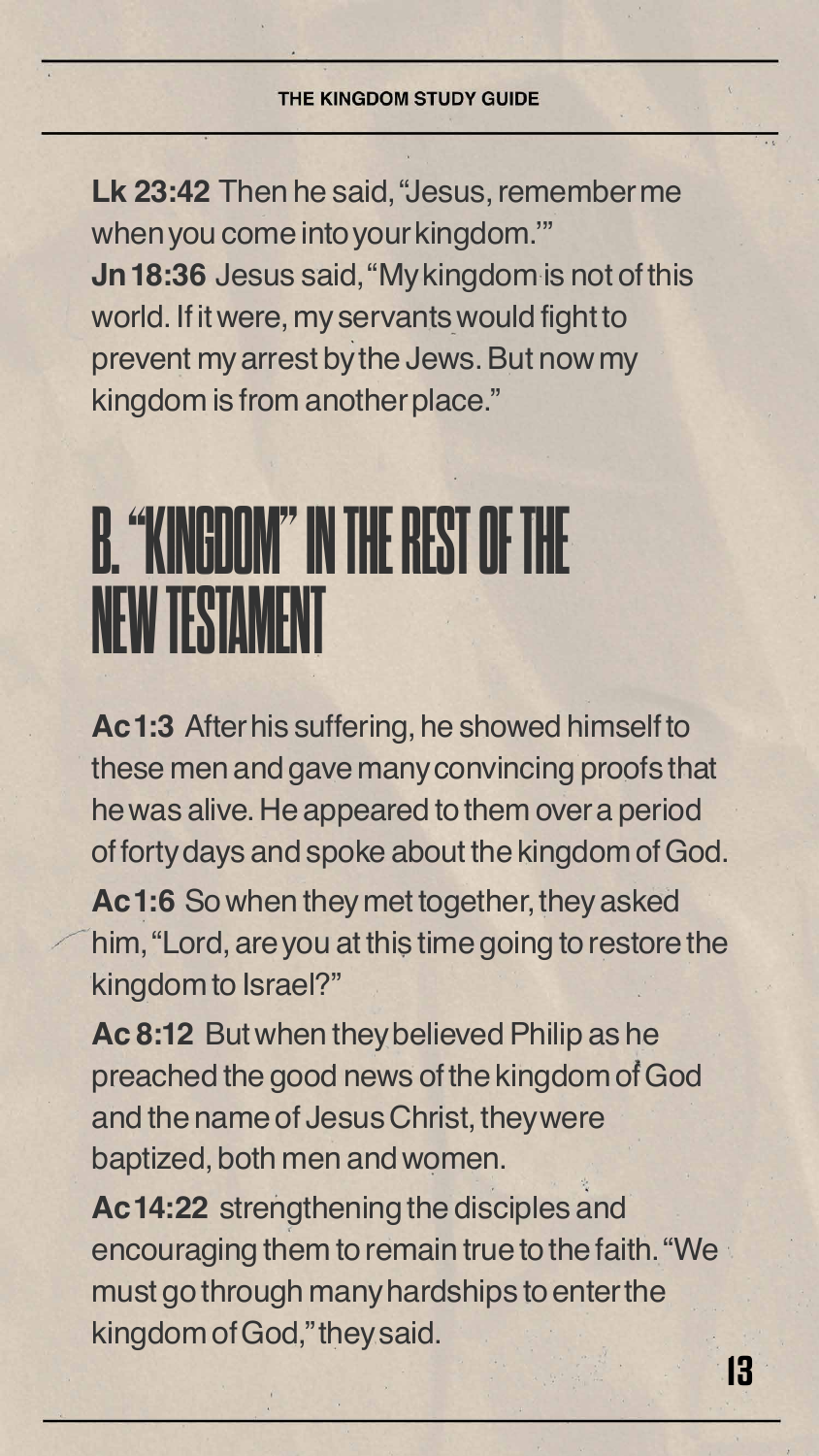

**Ac 19:8** Paul entered the synagogue and spoke boldly there for three months, arguing persuasively about the kingdom of God.

**Ac 20:25** Now I know that none of you among whom I have gone about preaching the kingdom will ever see me again.

**Ac 28:23** They arranged to meet Paul on a certain day, and came in even larger numbers to the place where he was staying. From morning till evening he explained and declared to them the kingdom of God and tried to convince them about Jesus from the Law of Moses and from the

Prophets.

**Ac 28:31** Boldly and without hindrance he preached the kingdom of God and taught about the Lord Jesus Christ.

**Ro 14:17** For the kingdom of God is not a matter of eating and drinking, but of righteousness, peace and joy in the Holy Spirit,

**1Co 4:20** For the kingdom of God is not a matter of talk but of power.

**1Co 6:9** Do you not know that the wicked will not inherit the kingdom of God? Do not be deceived: Neither the sexually immoral nor idolaters nor adulterers nor male prostitutes nor homosexual offenders.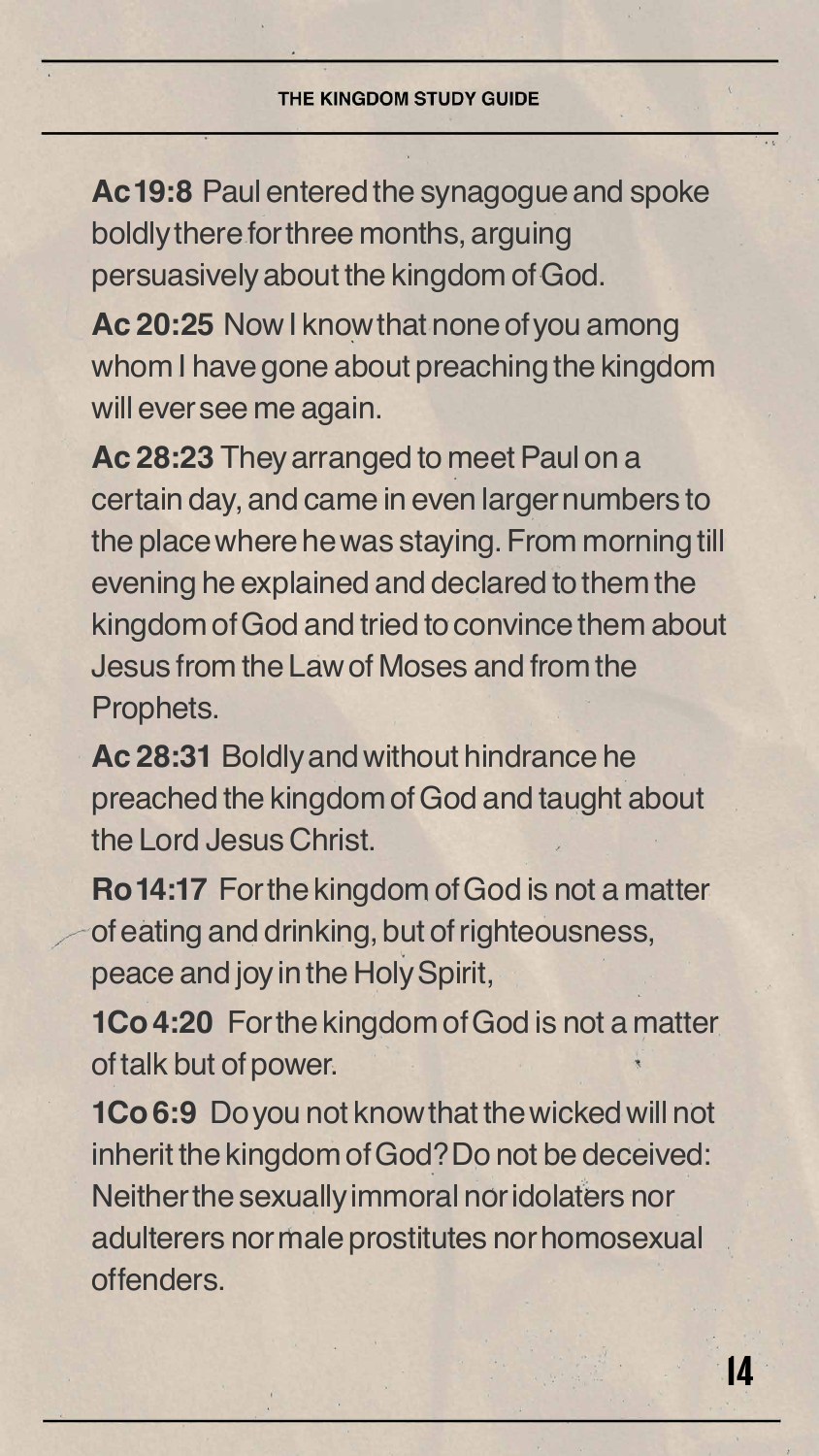

**1Co 6:10** nor thieves nor the greedy nor drunkards nor slanderers nor swindlers will inherit the kingdom of God.

**1Co 15:24** Then the end will come, when he hands over the kingdom to God the Father after he has destroyed all dominion, authority and power.

**1Co 15:50** I declare to you, brothers, that flesh and blood cannot inherit the kingdom of God, nor does the perishable inherit the imperishable.

**Gal 5:21** and envy; drunkenness, orgies, and the like. I warn you, as I did before, that those who live like this will not inherit the kingdom of God.

**Eph 2:2** in which you used to live when you followed the ways of this world and of the ruler of the kingdom of the air, the spirit who is now at work in those who are disobedient.

**Eph 5:5** For of this you can be sure: No immoral, impure or greedy person—such a man is an idolater—has any inheritance in the kingdom of Christ and of God.

**Col 1:12** giving thanks to the Father, who has qualified you to share in the inheritance of the saints in the kingdom of light.

**Col 1:13** For he has rescued us from the dominion of darkness and brought us into the kingdom of the Son he loves,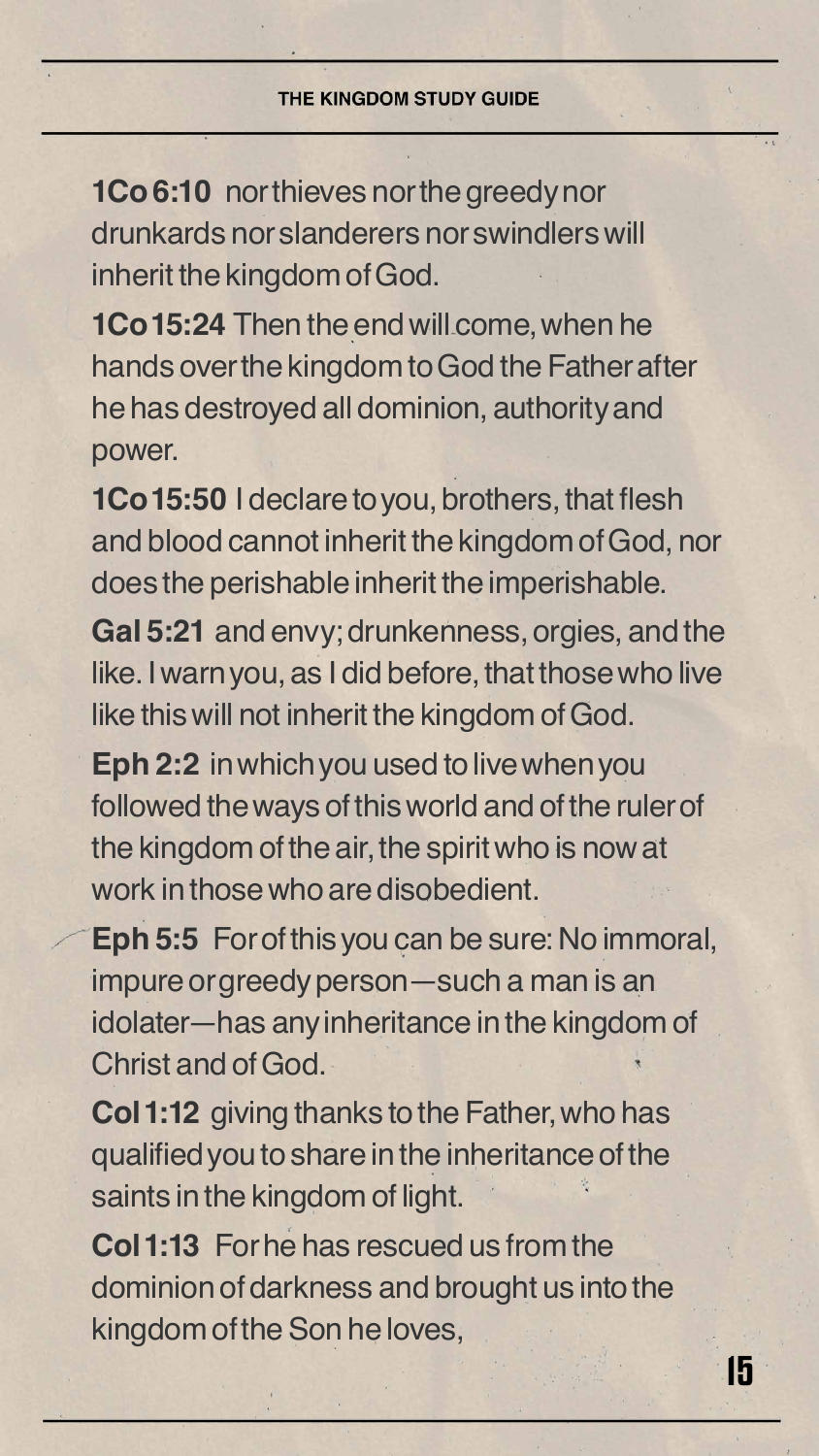

**Col 4:11** Jesus, who is called Justus, also sends greetings. These are the only Jews among my fellow workers for the kingdom of God, and they have proved a comfort to me.

**1Th 2:12** encouraging, comforting and urging you to live lives worthy of God, who calls you into his kingdom and glory.

**2Th 1:5** All this is evidence that God's judgment is right, and as a result you will be counted worthy of the kingdom of God, for which you are suffering. **2Ti 4:1** In the presence of God and of Christ Jesus, who will judge the living and the dead, and in view of his appearing and his kingdom, I give you this charge:

**2Ti 4:18** The Lord will rescue me from every evil attack and will bring me safely to his heavenly kingdom. To him be glory for ever and ever. Amen. **Heb 1:8** But about the Son he says, "Your throne, O God, will last for ever and ever, and righteousness will be the scepter of your kingdom.

**Heb 12:28** Therefore, since we are receiving a kingdom that cannot be shaken, let us be thankful, and so worship God acceptably with reverence and awe,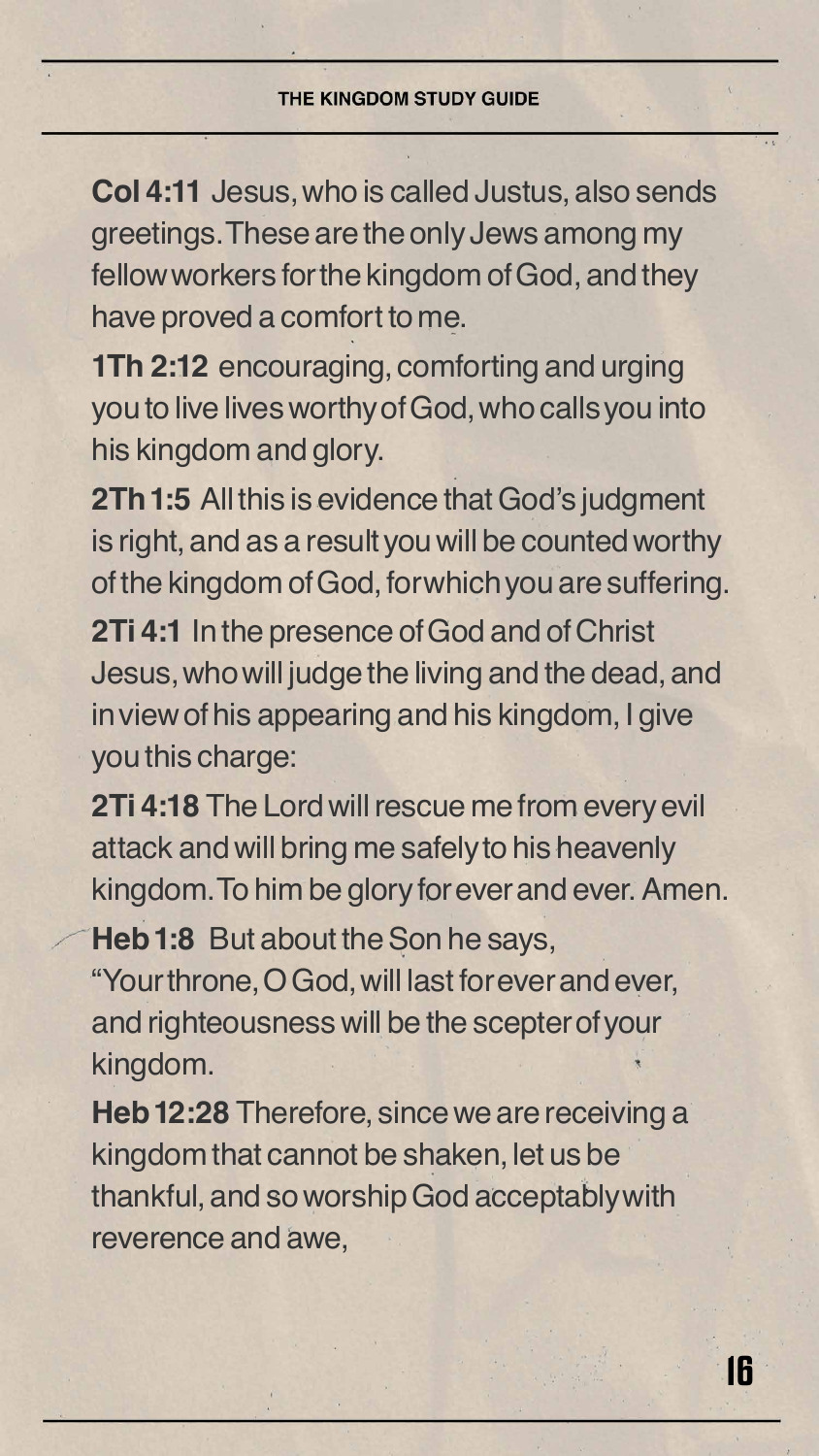

**Jas 2:5** Listen, my dear brothers: Has not God chosen those who are poor in the eyes of the world to be rich in faith and to inherit the kingdom he promised those who love him?

**2Pe 1:11** and you will receive a rich welcome into the eternal kingdom of our Lord and Savior Jesus Christ.

**Rev 1:6** and has made us to be a kingdom and priests to serve his God and Father—to him be glory and power for ever and ever! Amen.

**Rev 1:9** I, John, your brother and companion in the suffering and kingdom and patient endurance that are ours in Jesus, was on the island of Patmos because of the word of God and the testimony of Jesus.

**Rev 5:10** You have made them to be a kingdom and priests to serve our God, and they will reign on the earth." **Rev 11:15** The seventh angel sounded his trumpet, and there were loud voices in heaven, which said: "The kingdom of the world has" become the kingdom of our Lord and of his Christ, and he will reign for ever and ever."